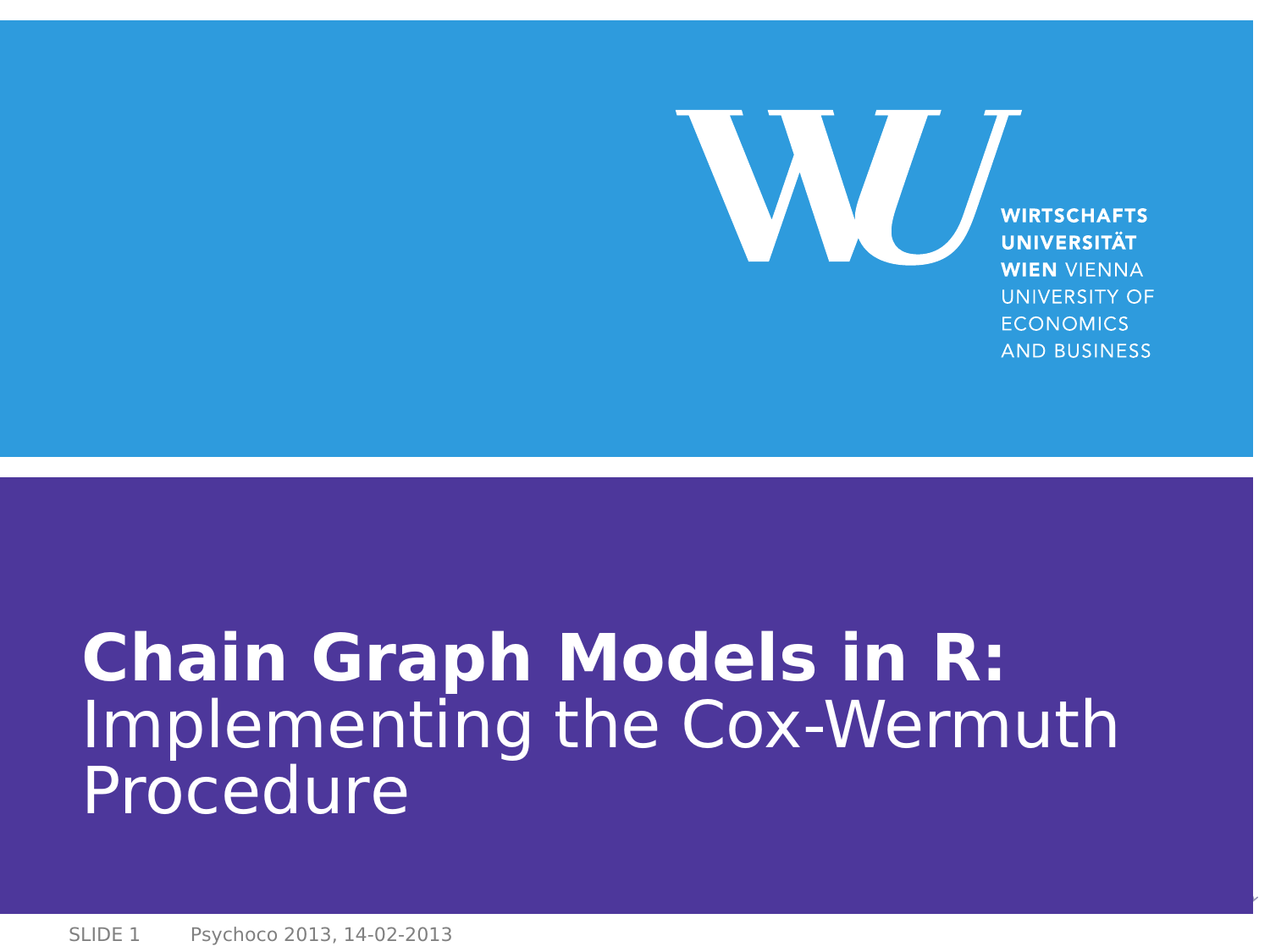



<span id="page-1-0"></span>**KORK E KERKERKERKER** 

- 1 [Brief Introduction to Graphical Models](#page-2-0)
- 2 The coxwer [function: Fitting Chain Graph Models via the](#page-7-0) [Cox-Wermuth Heuristic](#page-7-0)
- 3 [Illustration: Contraceptive Method Choice](#page-12-0)
- 4 [Conclusion and Outlook](#page-20-0)

This is joint work with Marcus Wurzer and Reinhold Hatzinger.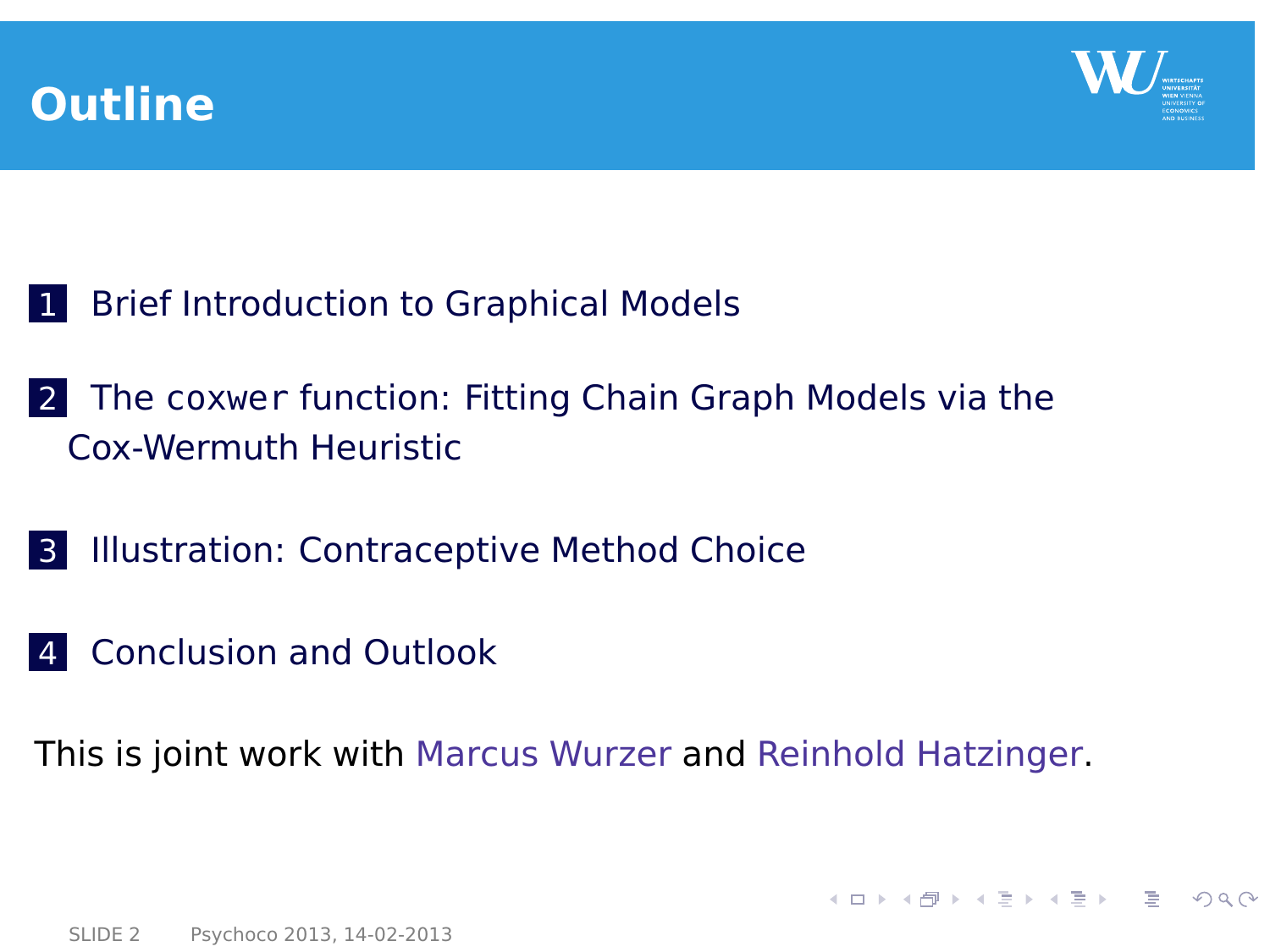# **Graphical Models: General**

<span id="page-2-0"></span>

- Graphical models (GM) allow multivariate analysis of complex dependency structures
- **They are probability distributions over a multidimensional space** encoded by graphs (as a set of vertices/variables, V, and a set of edges/relationships between variables, E)
- Different types: undirected GM (e.g., Markov random fields), directed GM (e.g., Bayesian Networks, DAG), Chain GM
- GM represent multivariate dependencies by conditional dependence and independence statements
- **Thus they can help in reducing overall complexity and allow** model formulation, identification and selection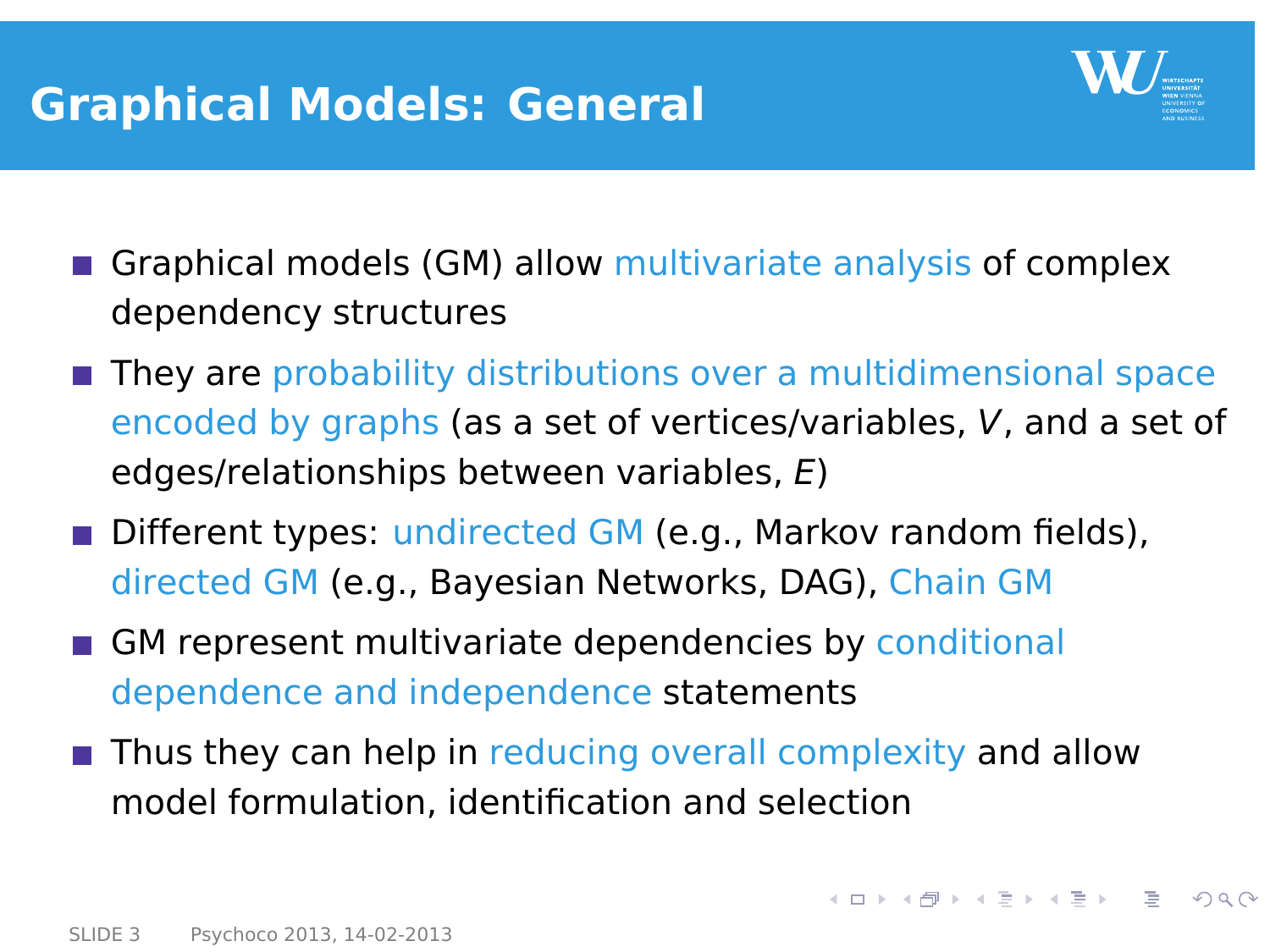

イロト イ押 トイヨ トイヨ トー

A simple graphical model (a Markov random field):



- In GM the Markov property of graphs allows to factorize the distribution  $F_V$  into a set of conditional distributions, e.g., for  $V = \{A, B, C, D\}$  by way of densities:  $f_V = f_{A|B} \times f_{B|C} \times f_{C|D} \times f_D$
- $\blacksquare$  Thus the problem of fitting graphical models effectively reduces to estimating a series of conditional distributions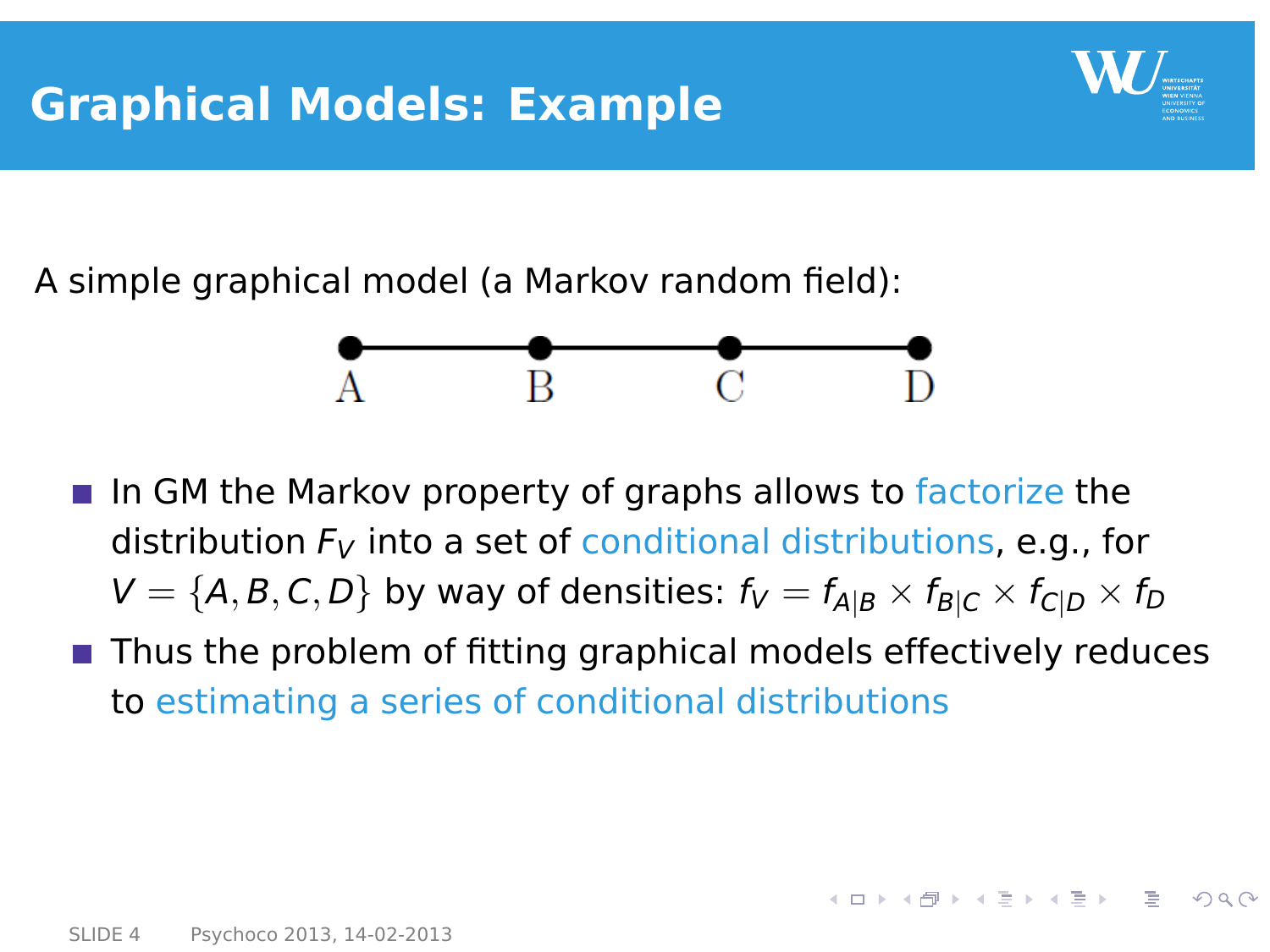### **Chain Graph Models: General**

<span id="page-4-0"></span>

- Chain graph models (CGM) are a mixture of directed and undirected graphical models
- They are particularly interesting for social and behavioral sciences (observational studies, complex multivariate dependencies, existing substantive knowledge)
- In CGM, all variables are assigned to boxes (disjoint variable subsets  $V_t, V = \bigcup_t V_t$ ) by theory or substantive knowledge
- $\blacksquare$  Between boxes exist directed edges, within boxes the edges are undirected
- Two types of CGM:
	- Univariate recursive regression graph model (URRG; one variable per block)
	- **Demoglem** Joint response chain graph model (JRCG; more than one variable per block) **KORK E KERKERKERKER**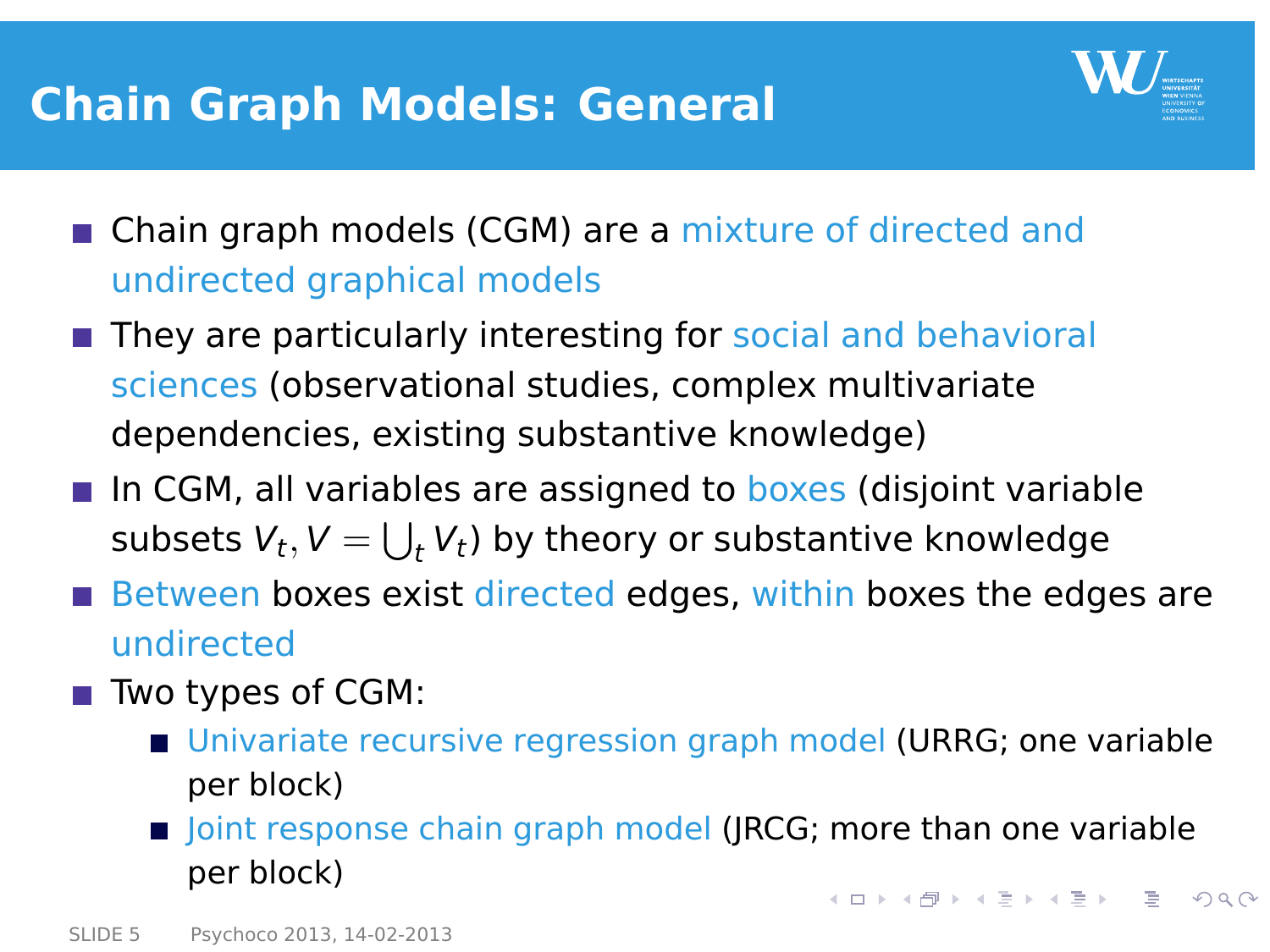<span id="page-5-0"></span>

A joint response chain graph model:



In CGM factorization happens at least recursively between blocks:  $f_V = f_{V_T | V_{T-1},...,V_1} \times f_{V_{T-1} | V_{T-2},...,V_1} \times \cdots \times f_{V_1}$ . **Possibly additional conditional independence by missing edges,** e.g., for the above graph  $f_V = f_{F|C,E,D,A,B} \times f_{C,E,D|A,B} \times f_{A,B} = f_{F|C,E} \times f_{C,D|A,B} \times f_{E|B} \times f_{A,B}$  $f_V = f_{F|C,E,D,A,B} \times f_{C,E,D|A,B} \times f_{A,B} = f_{F|C,E} \times f_{C,D|A,B} \times f_{E|B} \times f_{A,B}$  $f_V = f_{F|C,E,D,A,B} \times f_{C,E,D|A,B} \times f_{A,B} = f_{F|C,E} \times f_{C,D|A,B} \times f_{E|B} \times f_{A,B}$  $f_V = f_{F|C,E,D,A,B} \times f_{C,E,D|A,B} \times f_{A,B} = f_{F|C,E} \times f_{C,D|A,B} \times f_{E|B} \times f_{A,B}$  $f_V = f_{F|C,E,D,A,B} \times f_{C,E,D|A,B} \times f_{A,B} = f_{F|C,E} \times f_{C,D|A,B} \times f_{E|B} \times f_{A,B}$  $f_V = f_{F|C,E,D,A,B} \times f_{C,E,D|A,B} \times f_{A,B} = f_{F|C,E} \times f_{C,D|A,B} \times f_{E|B} \times f_{A,B}$  $f_V = f_{F|C,E,D,A,B} \times f_{C,E,D|A,B} \times f_{A,B} = f_{F|C,E} \times f_{C,D|A,B} \times f_{E|B} \times f_{A,B}$  $f_V = f_{F|C,E,D,A,B} \times f_{C,E,D|A,B} \times f_{A,B} = f_{F|C,E} \times f_{C,D|A,B} \times f_{E|B} \times f_{A,B}$  $f_V = f_{F|C,E,D,A,B} \times f_{C,E,D|A,B} \times f_{A,B} = f_{F|C,E} \times f_{C,D|A,B} \times f_{E|B} \times f_{A,B}$  $f_V = f_{F|C,E,D,A,B} \times f_{C,E,D|A,B} \times f_{A,B} = f_{F|C,E} \times f_{C,D|A,B} \times f_{E|B} \times f_{A,B}$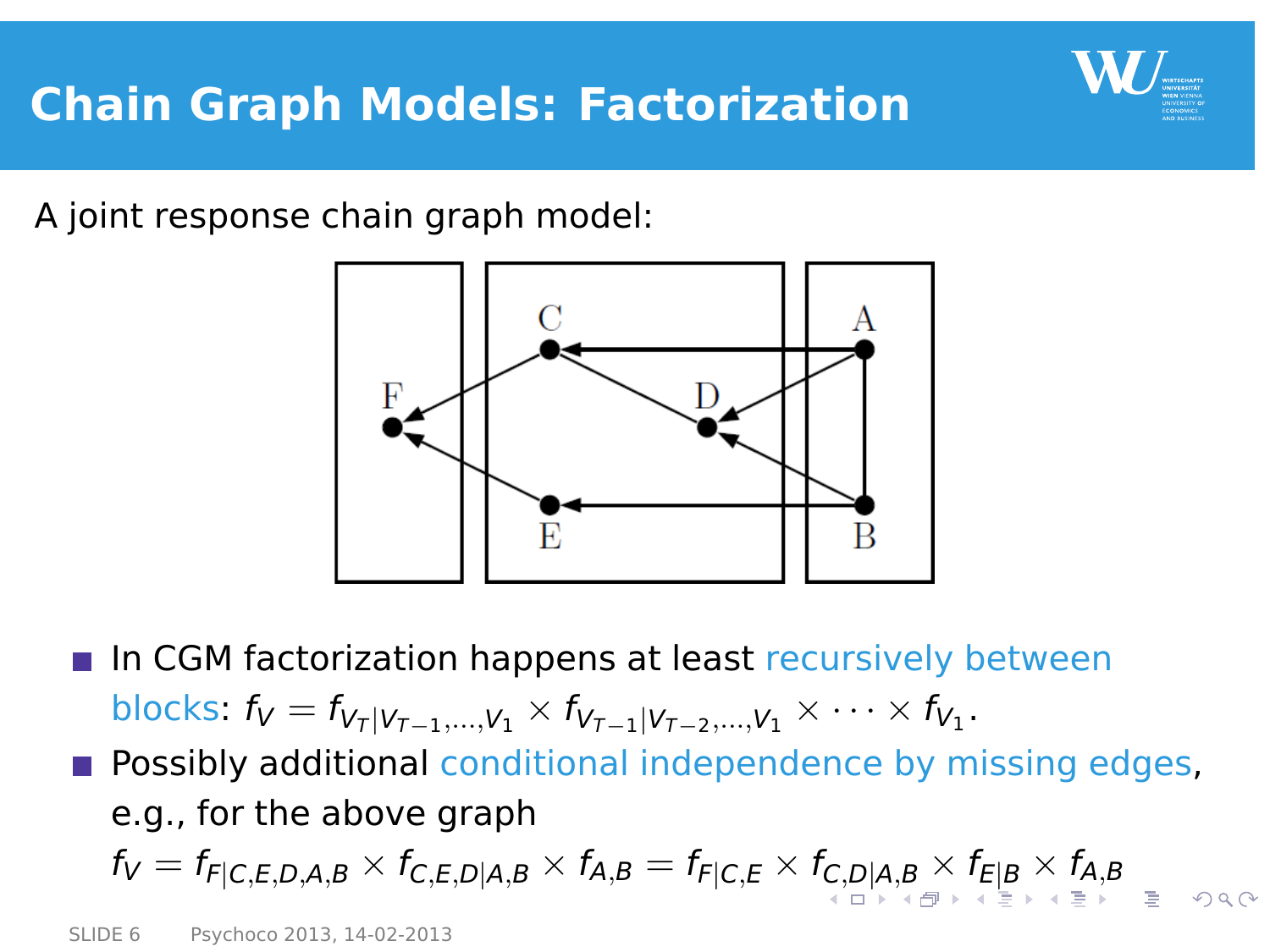# **Chain Graph Models: Estimation**

<span id="page-6-0"></span>

- For CGM there are no theoretical restrictions on the form of the conditional distributions (though usually conditional Gaussian distributions; Lauritzen & Wermuth, 1989)
- In particular variable types can be of mixed type within and between boxes (discrete and continuous components)
- General algorithms for computing estimates in every CGM under every possible variable type specification are not yet available
- **Fitting the conditional distributions of the factorization with a** series of multiple univariate conditional regressions is feasible (Wermuth & Cox, 2001)
- Cox & Wermuth (1996; see also Caputo et al., 1997) lay out ideas for a data-driven, heuristic selection strategy to approximate the CGM by univariate conditional regression[s](#page-5-0) キロ トイ何 トイヨ トイヨ トーヨー  $\Omega$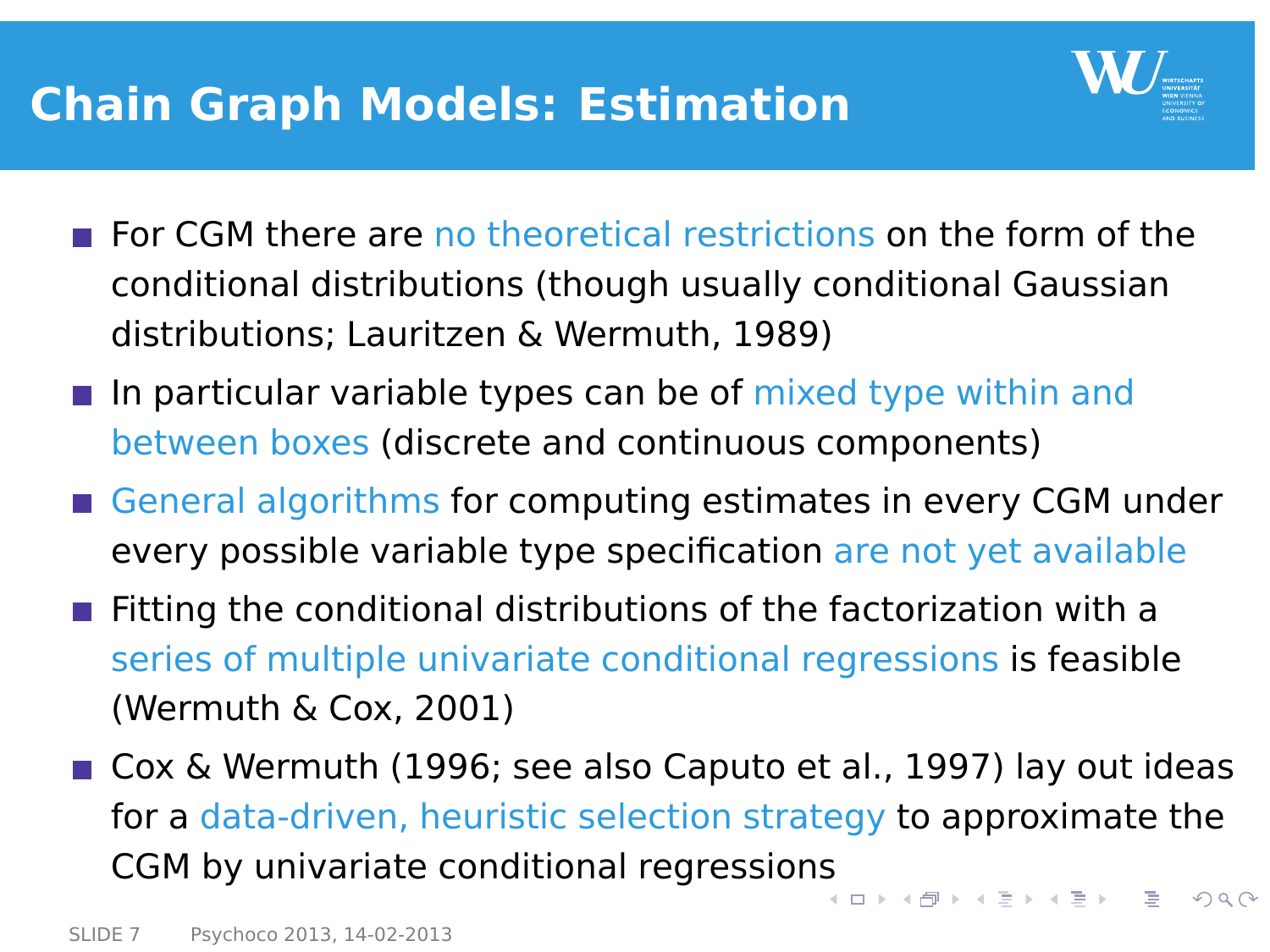

<span id="page-7-0"></span> $\mathbf{A} \otimes \mathbf{B} \rightarrow \mathbf{A} \otimes \mathbf{B} \rightarrow \mathbf{A} \otimes \mathbf{B} \rightarrow \mathbf{A} \otimes \mathbf{B} \rightarrow \mathbf{B} \otimes \mathbf{B} \rightarrow \mathbf{A} \otimes \mathbf{B} \rightarrow \mathbf{A} \otimes \mathbf{B} \rightarrow \mathbf{A} \otimes \mathbf{B} \rightarrow \mathbf{A} \otimes \mathbf{B} \rightarrow \mathbf{A} \otimes \mathbf{B} \rightarrow \mathbf{A} \otimes \mathbf{B} \rightarrow \mathbf{A} \otimes \mathbf{B} \rightarrow \mathbf{A} \otimes \mathbf{B} \$ 

We implemented an algorithm based on the ideas of the Cox-Wermuth heuristic in R for approximate fitting of JRCG and URRG models.

Currently, there are the following functions intended for the user:

| S3 class for objects from a Cox-Wermuth fit   |
|-----------------------------------------------|
| Fit a JRCG or a URRG via Cox-Wermuth          |
| selection strategy                            |
| Setup of variable frame, block membership and |
| variable type (interactive)                   |
| S3 methods for class cw                       |
|                                               |
| Extracts the adjacency matrix                 |
| Writes and saves the graph in igraph format   |
|                                               |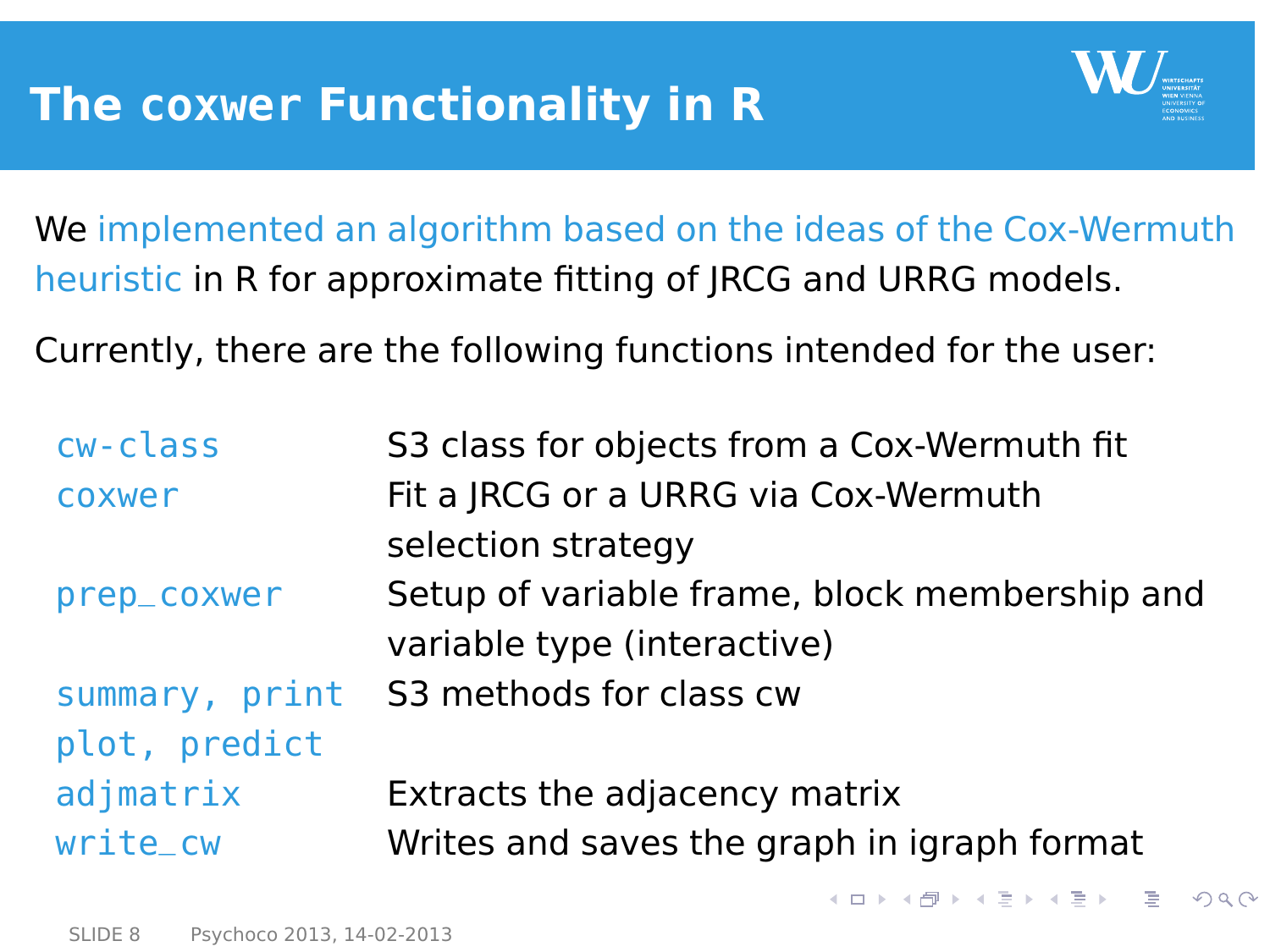### **Using the coxwer Function I**



- $\blacksquare$  coxwer arguments are a variable frame and an observations  $\times$ variables data frame.
- The variable frame defines the block and type of a variable. It must have the same row names as the data frame has column names.

|                     |       | type block     |
|---------------------|-------|----------------|
| age                 | cont  | 5              |
| wifeEdu             | ord   | 4              |
| husbEdu             | ord   | 4              |
| nrChild             | count | 1              |
| wifeRel             | hin   | 4              |
| wifeWork            | hin   | 4              |
| husb <sub>0cc</sub> | categ | 4              |
| solIndex            | ord   | 3              |
| mediaExp            | hin   | $\overline{2}$ |
| contraceptive categ |       | 1              |

#### $\blacksquare$  The prep\_coxwer function allows to define the variable frame interactively. K ロ X K @ X K 등 X K 등 X ( 등 )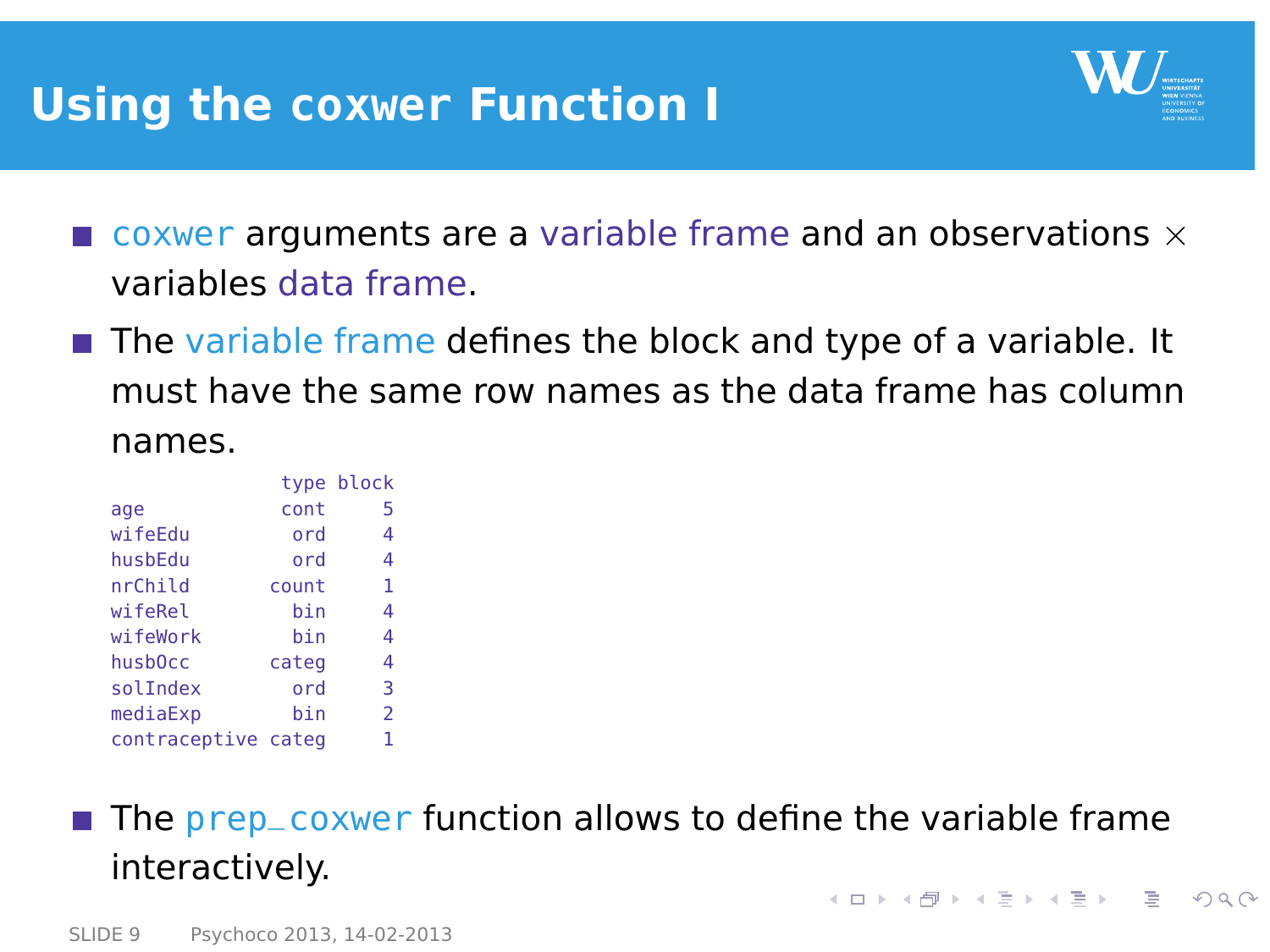### **Using the coxwer Function II**



### **Further arguments to coxwer are:**

- adjie: Save the adjacency matrix to this file.
- autodetect: Automatically assign the data type to the variables in the data frame according to variable type in the variable frame.
- pen, signif: Parameters for screening and model selection. pen is the penalty for the information criterion used in stepAIC and signif the significance level when screening for higher-order effects and non-linearities.
- **Contrasts: The contrasts to be used for categorical predictors.** Defaults to dummy coding for ordered and unordered factors.
- silent: Flag for whether model fitting progress should be printed.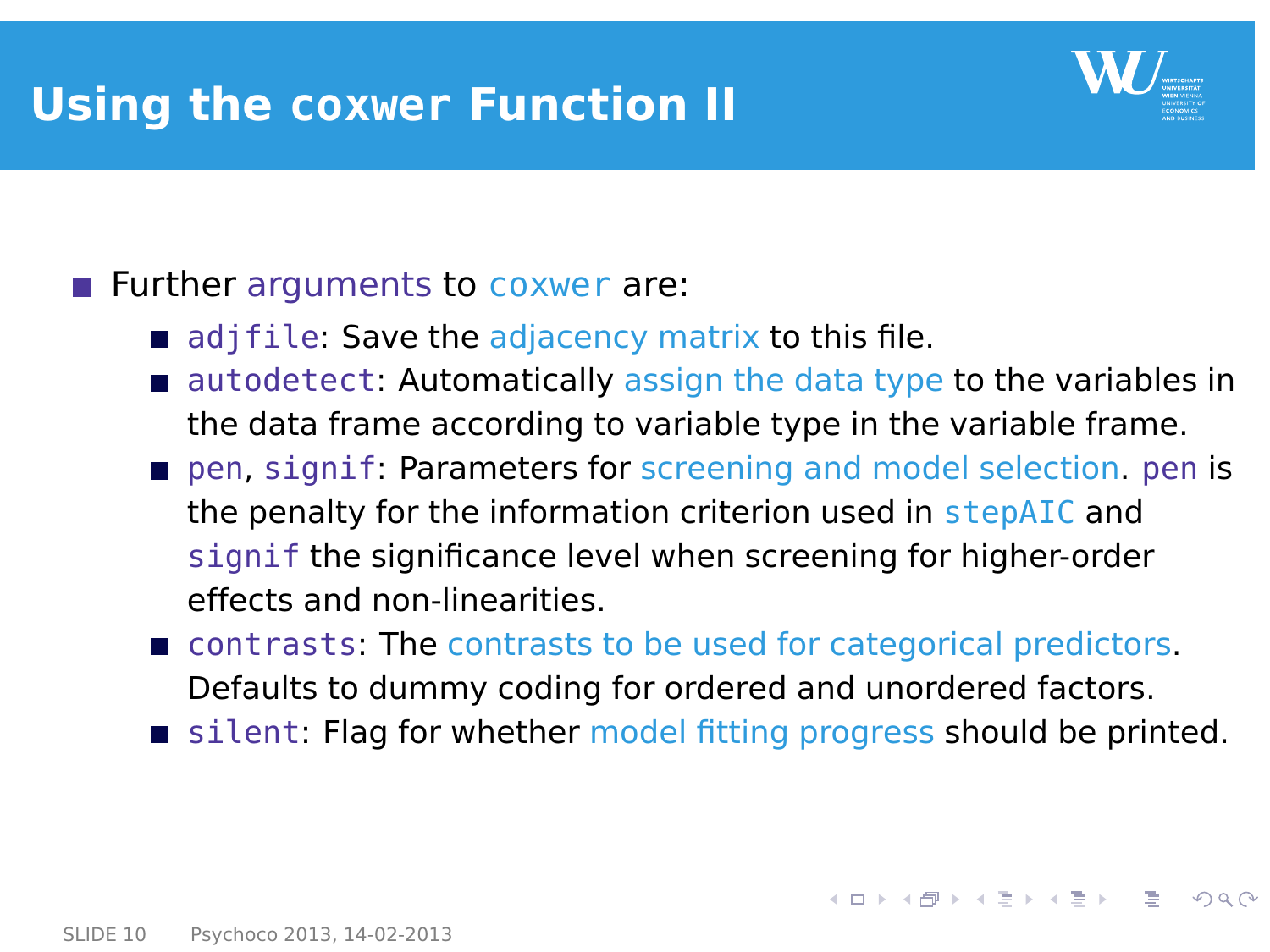## **The coxwer Selection Algorithm**



 $\mathbf{A} \oplus \mathbf{B} \rightarrow \mathbf{A} \oplus \mathbf{B} \rightarrow \mathbf{A} \oplus \mathbf{B} \rightarrow \mathbf{A} \oplus \mathbf{B} \rightarrow \mathbf{B} \oplus \mathbf{B} \oplus \mathbf{B} \oplus \mathbf{B} \oplus \mathbf{B} \oplus \mathbf{B} \oplus \mathbf{B} \oplus \mathbf{B} \oplus \mathbf{B} \oplus \mathbf{B} \oplus \mathbf{B} \oplus \mathbf{B} \oplus \mathbf{B} \oplus \mathbf{B} \oplus \mathbf{B} \oplus \mathbf{B} \oplus \mathbf{B} \opl$ 

 $\Omega$ 

- Our algorithm is roughly the following (cf. Caputo et. al., 1997):
	- **Start in the block with the lowest number**
	- **2** Take one variable from that block. Fit main effects model with all the variables in the same block or higher block.
	- 3 Screen for quadratic effects (metric variables) and two-way interactions by adding of single terms. Retain the ones with an associated p-value  $\lt$  signif.
	- Fit the model with main and retained effects.
	- **5** Use backward selection to reduce the model.
	- 6 Re-enter interactions for the terms that remain in the model.
	- **7** Use backward selection.
	- 8 Re-enter quadratic terms for remaining effects.
	- 9 Use backward selection.
	- 10 If other variables in the same block: Repeat for them. Else: jump to next block and repeat.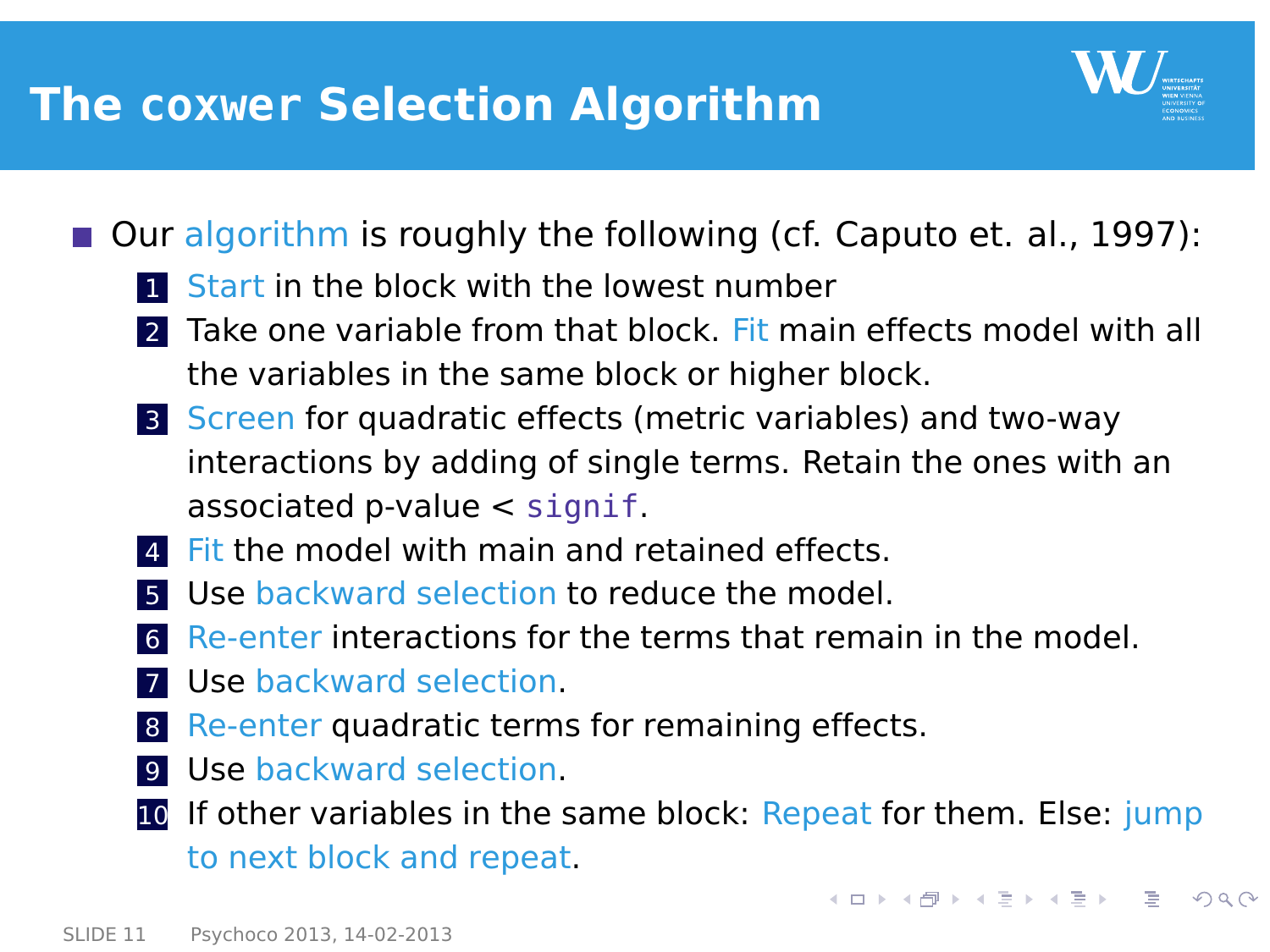### **Univariate Models used by coxwer**



- For binary targets: binomial logistic models stats::glm(...,family=binomial,link=logit)
- **For unrestricted continuous targets: OLS/Gaussian linear models** stats::glm(...,family=gaussian,link=identity)
- **For positive continuous targets: gamma or inverse Gaussian GLM** stats::glm(...,family=Gamma,link=inverse)  $stats::qlm(...,family=inverse.gaussian,link=1/mu<sup>2</sup>)$
- For count targets: Poisson/negative binomial loglinear models MASS::glm.nb(...,link=log)
- For categorical targets: multinomial logistic models nnet::multinom(...,link=logit)
- For ordinal targets: proportional odds logistic models MASS::polr(...,link=logit) 4 ロ X 4 @ X 4 ミ X 4 ミ X = 2 4 9 Q Q +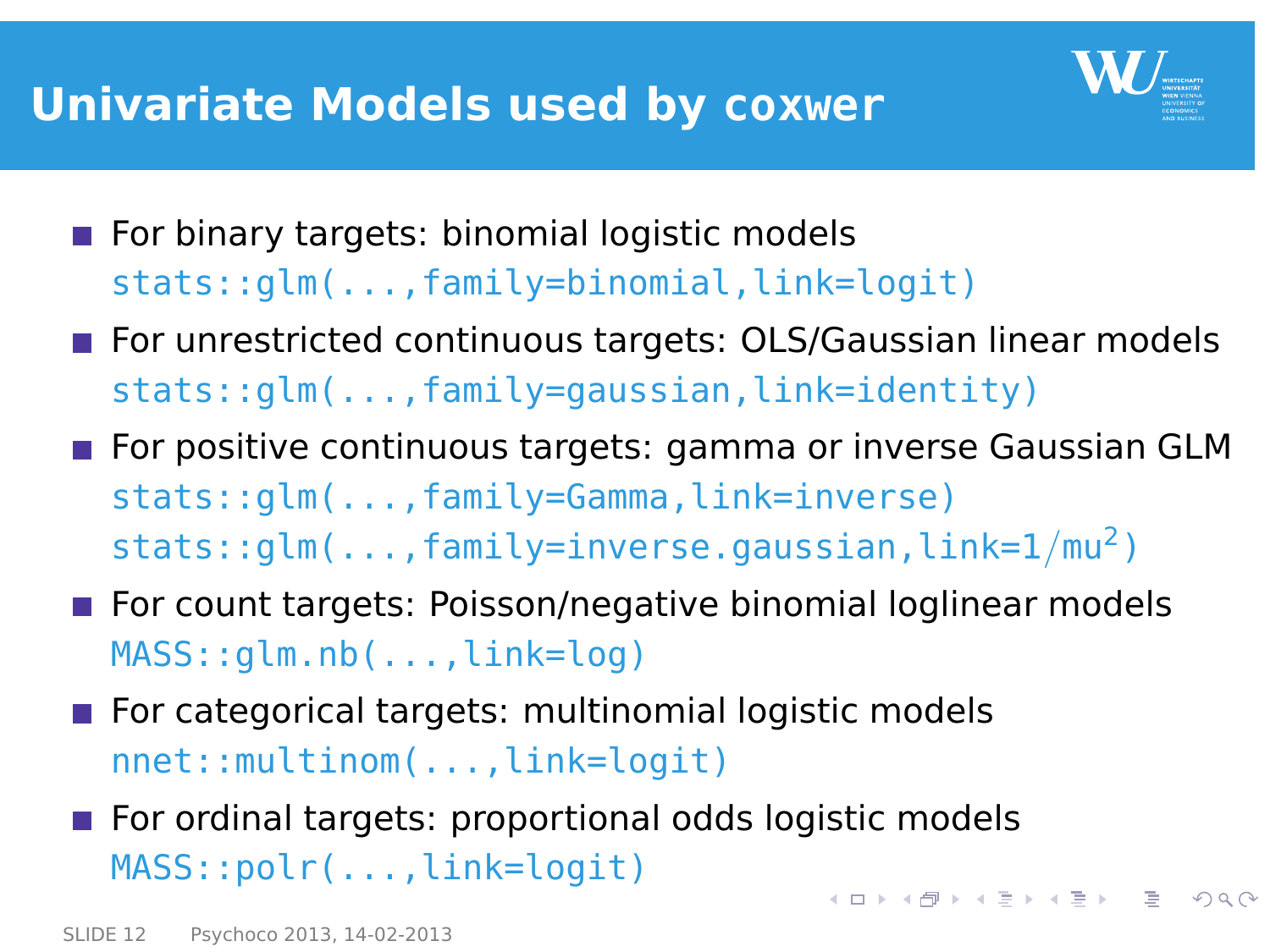### **CMC: Data**

<span id="page-12-0"></span>

- For illustration we fit a JRCGM for contraceptive methods choice (CMC) in a subset of the 1987 National Indonesia Contraceptive Prevalence Survey (Lim et. al., 1999)
- Overall we have 1473 observations of married women on 10 variables.
	- Age (age; continuous)
	- Education (wifeEdu; ordinal  $1=$ low, 2, 3,  $4=$ high)
	- Husband's education (husbEdu; ordinal  $1=$ low, 2, 3, 4=high)
	- Number of children ever born (nrChild; count)
	- Religion (wifeRel; binary; 0=Non-Islam 1=Islam)
	- Wife's now working? (wifeWork; binary 0=Yes, 1=No)
	- Husband's occupation (husbOcc; categorical 1, 2, 3, 4)
	- Standard-of-living index (soliNdex; ordinal 1=low, 2, 3, 4=high)
	- Media exposure (mediaExp; binary 0=Good, 1=Not good)
	- Contraceptive method used (contraceptive; categorical 1=No-use 2=Long-term 3=Short-term)  $\left\{ \begin{array}{ccc} \square & \rightarrow & \left\{ \bigoplus \bullet & \leftarrow \Xi \right\} & \leftarrow \Xi \end{array} \right.$  $QQ$ E.

SLIDE 13 [Psychoco 2013, 14-02-2013](#page-0-0)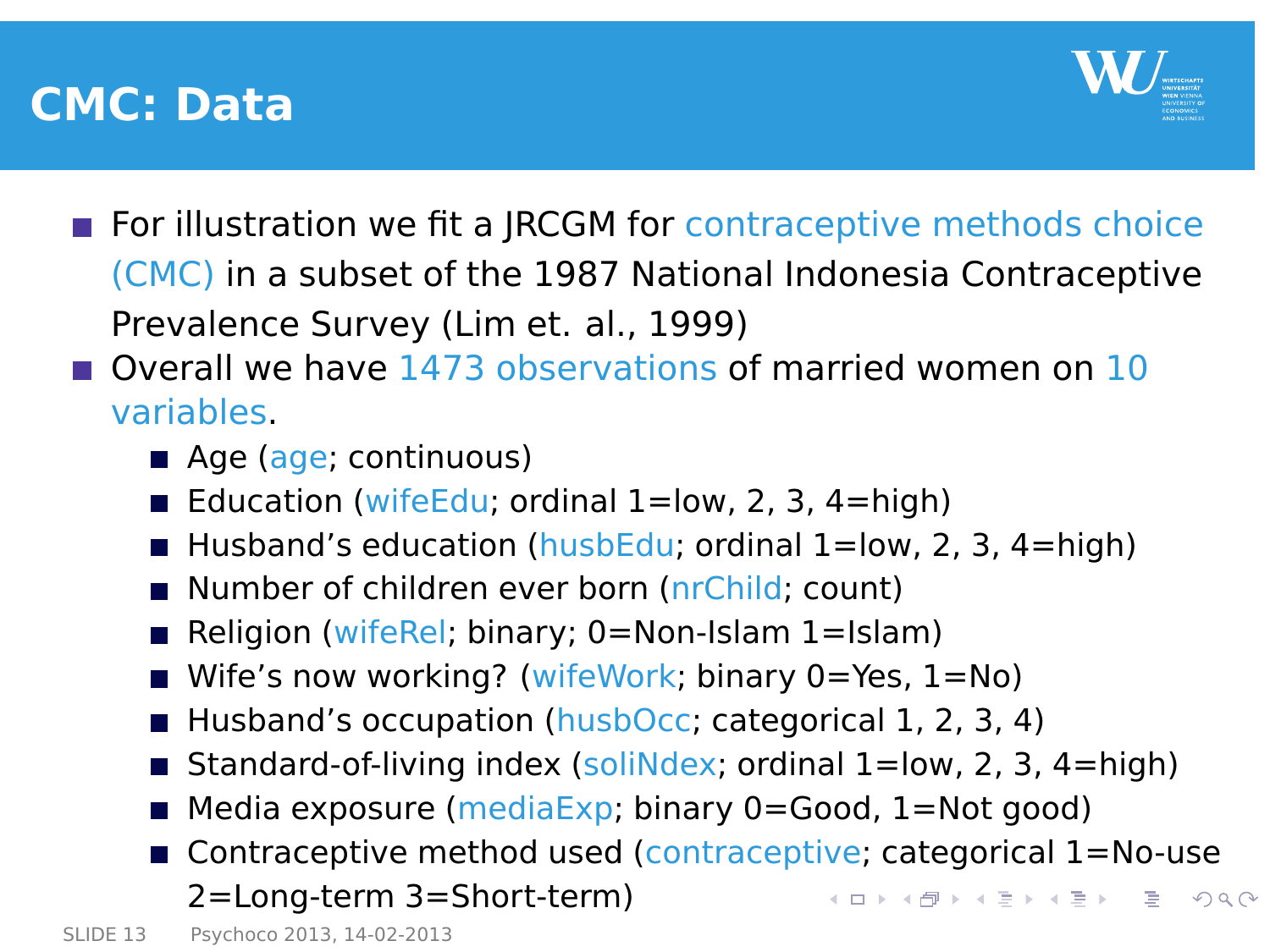### **CMC: Blocks**



K ロ ) (K @ ) (K @ ) (K @ ) ( @ )

 $\Omega$ 

### **Blocks**

- Block 1 Dependent variables: contraceptive, nrChild  $\blacksquare$
- Block 2 Intermediate variable: mediaExp
- Block 3 Intermediate variable: solIndex
- Block 4 Intermediate variables: wifeEdu, husbEdu, wifeRel, wifeWork, husbOcc
- Block 5 Purely explanatory variable: age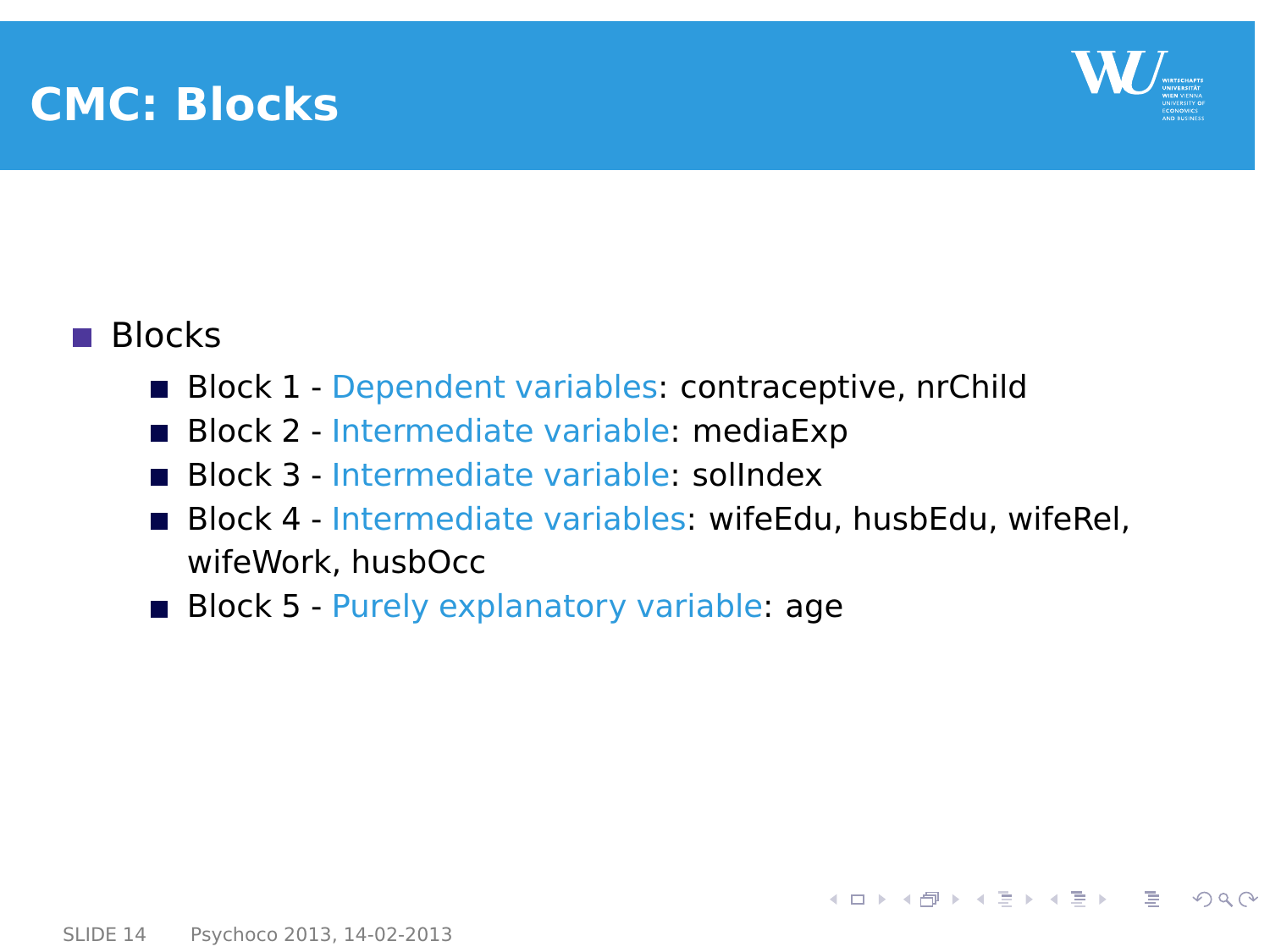### **CMC: coxwer Results**



K ロ ▶ K @ ▶ K 경 ▶ K 경 ▶ │ 경

 $\Omega$ 

#### > cmc\_prep <- prep\_coxwer(cmc) > res.cmc <- coxwer(cmc\_prep, cmc)

```
TARGET: nrChild (poisson loglinear model)
TARGET: contraceptive (multinomial logit model)
TARGET: mediaExp (binomial logit model)
TARGET: solIndex (proportional odds logit model)
TARGET: wifeEdu (proportional odds logit model)
TARGET: husbEdu (proportional odds logit model)
TARGET: wifeRel (binomial logit model)
TARGET: wifeWork (binomial logit model)
TARGET: husbOcc (multinomial logit model)
```
#### > print(res.cmc)

Adjacency Matrix:

|                                       |                     |   |   | 3 | 4 | 5 | 6 | 7 | 8 | 9 | 10 |
|---------------------------------------|---------------------|---|---|---|---|---|---|---|---|---|----|
|                                       | age                 | Θ | 1 |   | 1 | 1 | Θ | 1 |   |   |    |
| $\overline{2}$                        | wifeEdu             | Θ | Θ |   | 1 | 1 | Θ | 1 |   | 1 |    |
| 3                                     | husbEdu             | Θ | 1 | Θ | Θ | Θ | Θ | 1 | 1 | Θ | Θ  |
| 4                                     | nrChild             | Θ | Θ | Θ | Θ | Θ | Θ | Θ | Θ | Θ | 1  |
| 5                                     | wifeRel             | Θ | 1 | 1 | 1 | Θ | Θ | 1 | 1 | Θ | Θ  |
| 6                                     | wifeWork            | Θ | 1 | Θ | 1 | Θ | Θ | Θ | Θ | Θ | Θ  |
| 7                                     | husb <sub>0cc</sub> | Θ | 1 | 1 | Θ | 1 | Θ | Θ | 1 | Θ | Θ  |
| 8                                     | solIndex            | Θ | Θ | Θ | Θ | Θ | Θ | Θ | Θ | 1 | Θ  |
| 9                                     | mediaExp            | Θ | Θ | Θ | Θ | Θ | Θ | Θ | Θ | Θ | Θ  |
| 10                                    | contraceptive       | Θ | Θ | Θ | 1 | Θ | Θ | Θ | Θ | Θ | Θ  |
| Psychoco 2013, 14-02-2013<br>SLIDE 15 |                     |   |   |   |   |   |   |   |   |   |    |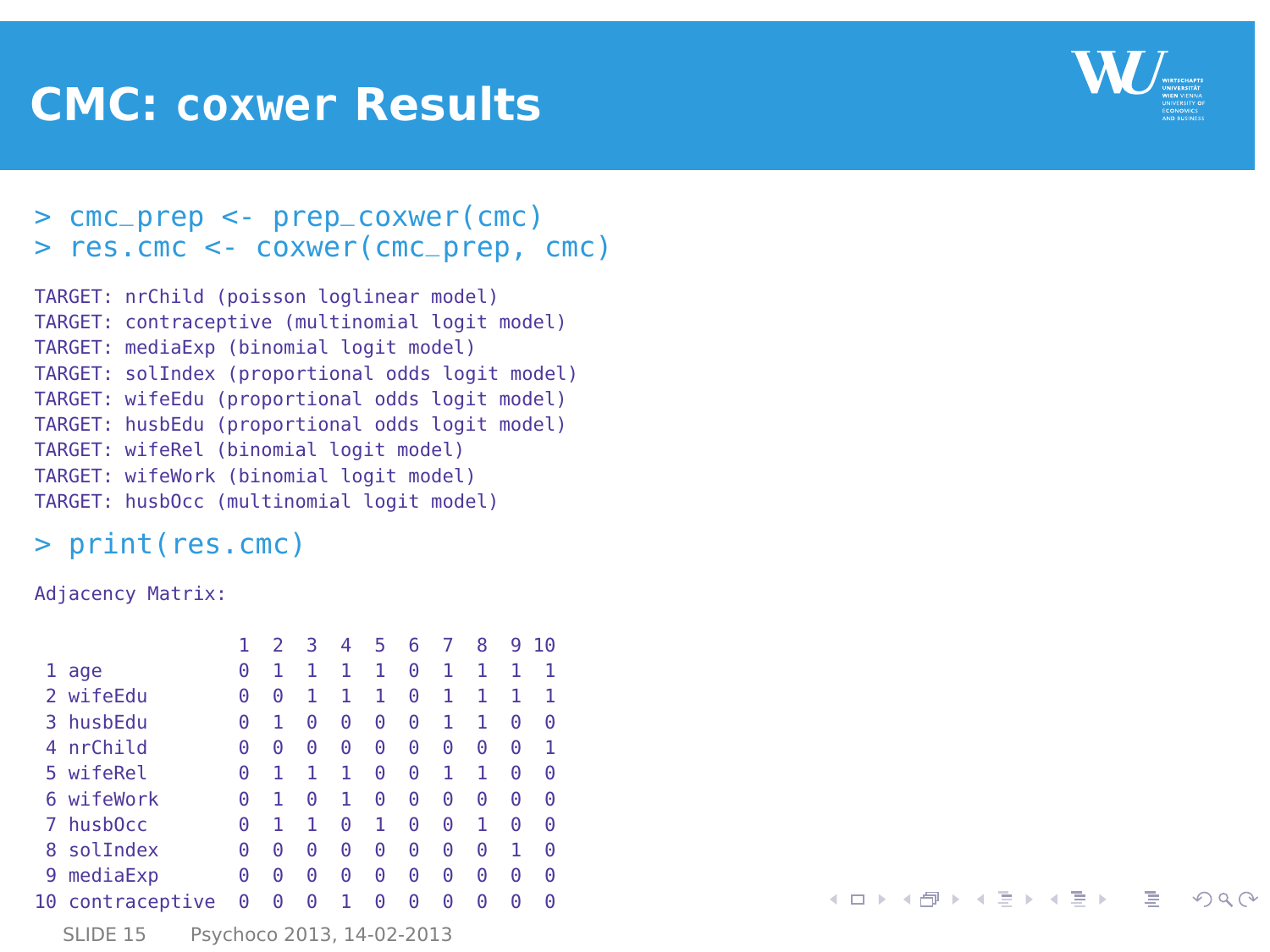### **CMC: Joint Response Chain Graph**



 $2Q$ 

> plot(res.cmc)

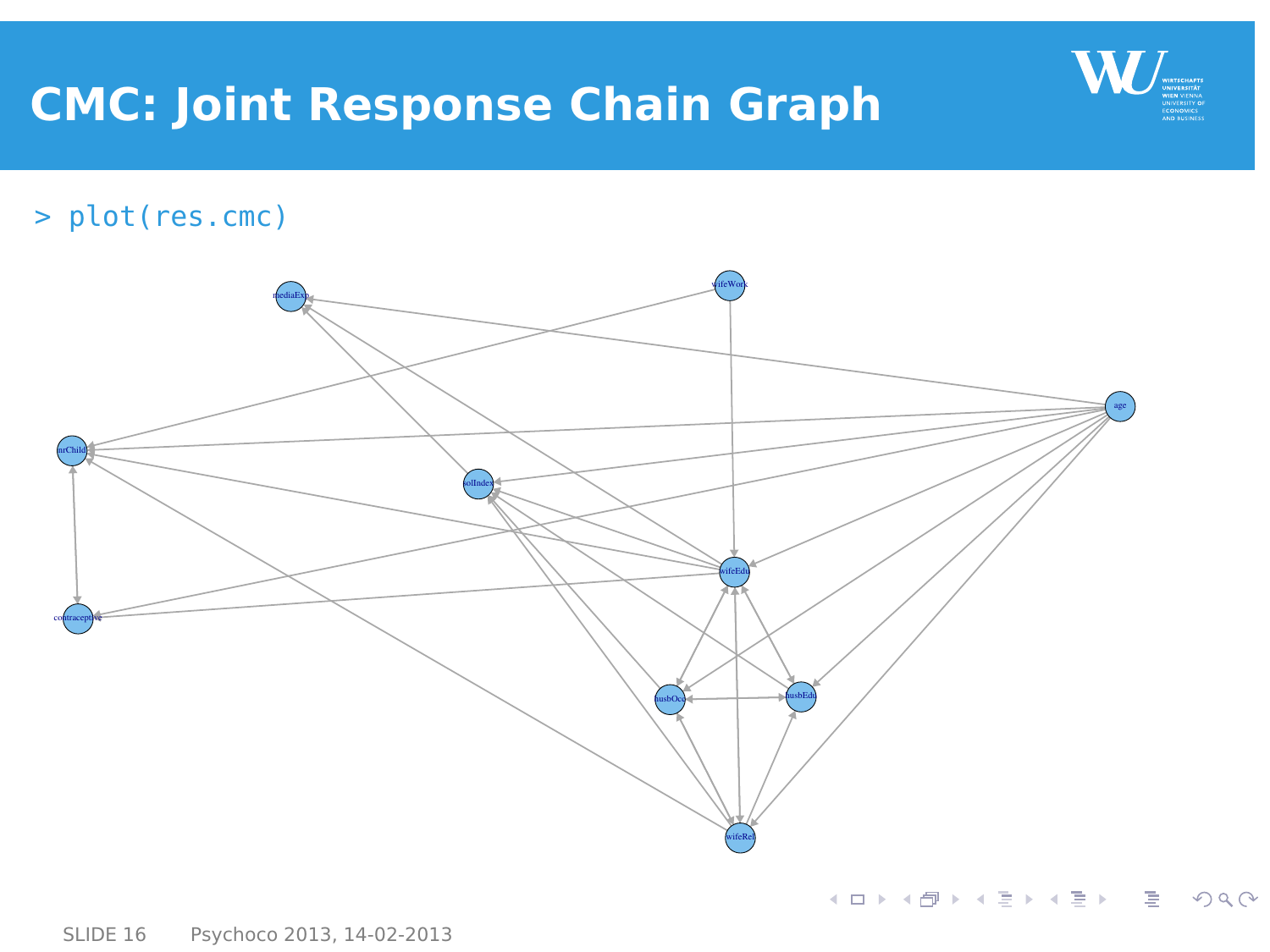### **CMC: Target "nrChild"**



> plot(res.cmc)

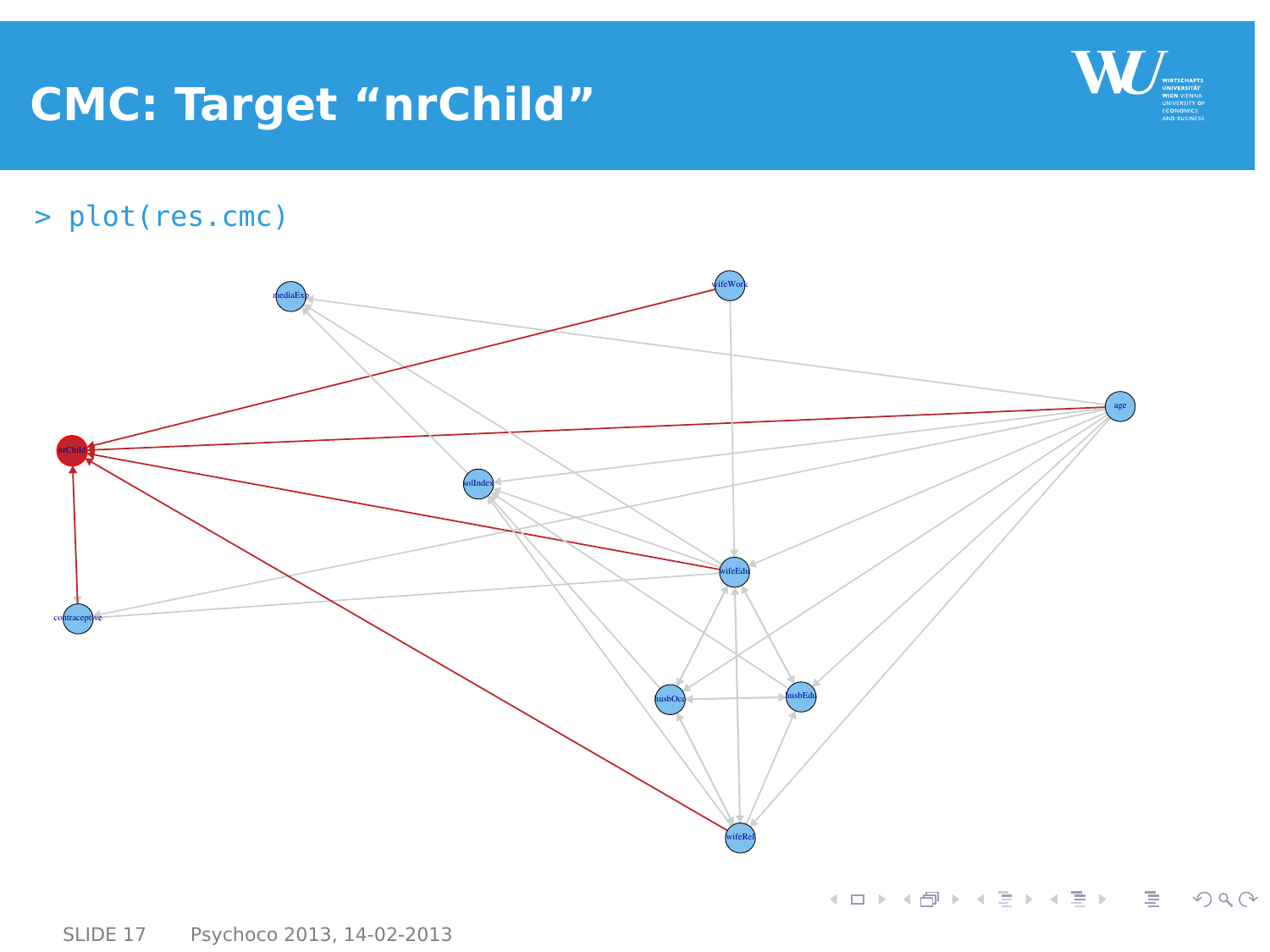### **CMC: Model for "nrChild"**



イロト イ押 トイヨ トイヨ トー

E.

 $\Omega$ 

```
> summary(res.cmc,target=c("nrChild","contraceptive"))
---------- Summary for dependent variable: nrChild ----------
```

```
Call:
stats::qlm(formula = y \sim aqe + wifeEdu + wifeRel + wifeWork +contraceptive + I(poly(aqe, 2) [, 2]), family = curr.family,
    data = dat)
```
Deviance Residuals: Min 1Q Median 3Q Max -3.3620 -0.6483 -0.1031 0.5343 3.5907

Coefficients:

```
Estimate Std. Error z value Pr(>|z|)
(Intercept) -1.228343 0.110211 -11.145 < 2e-16 ***
age 0.058168 0.002117 27.480 < 2e-16 ***<br>wifeEdu2 0.012220 0.050068 0.244 0.807
                      0.012220 0.050068 0.244 0.807<br>A 075736 0.049643 -1.526 0.127
wifeEdu3 -0.075736 0.049643 -1.526
wifeEdu4 -0.351352 0.049615 -7.082 1.42e-12 ***<br>wifeBel1 0.263919 0.044373 5.948 2.72e-09 ***
wifeRel1 0.263919 0.044373 5.948 2.72e-09 ***<br>wifeWork1 0.171091 0.035053 4.881 1.06e-06 ***
                0.171091 0.035053 4.881 1.06e-06 ***
contraceptive2 0.334047 0.039516 8.454 < 2e-16 ***
contraceptive3 0.348241 0.035753 9.740 < 2e-16 ***
I(poly(age, 2)[, 2]) -5.163229 0.622035 -8.301 < 2e-16 ***
---
Signif. codes: 0 âĂŸ***âĂŹ 0.001 âĂŸ**âĂŹ 0.01 âĂŸ*âĂŹ 0.05 âĂŸ.âĂŹ 0.1 âĂŸ âĂŹ 1
(Dispersion parameter for poisson family taken to be 1)
```

```
SLIDE 18 Psychoco 2013, 14-02-2013
```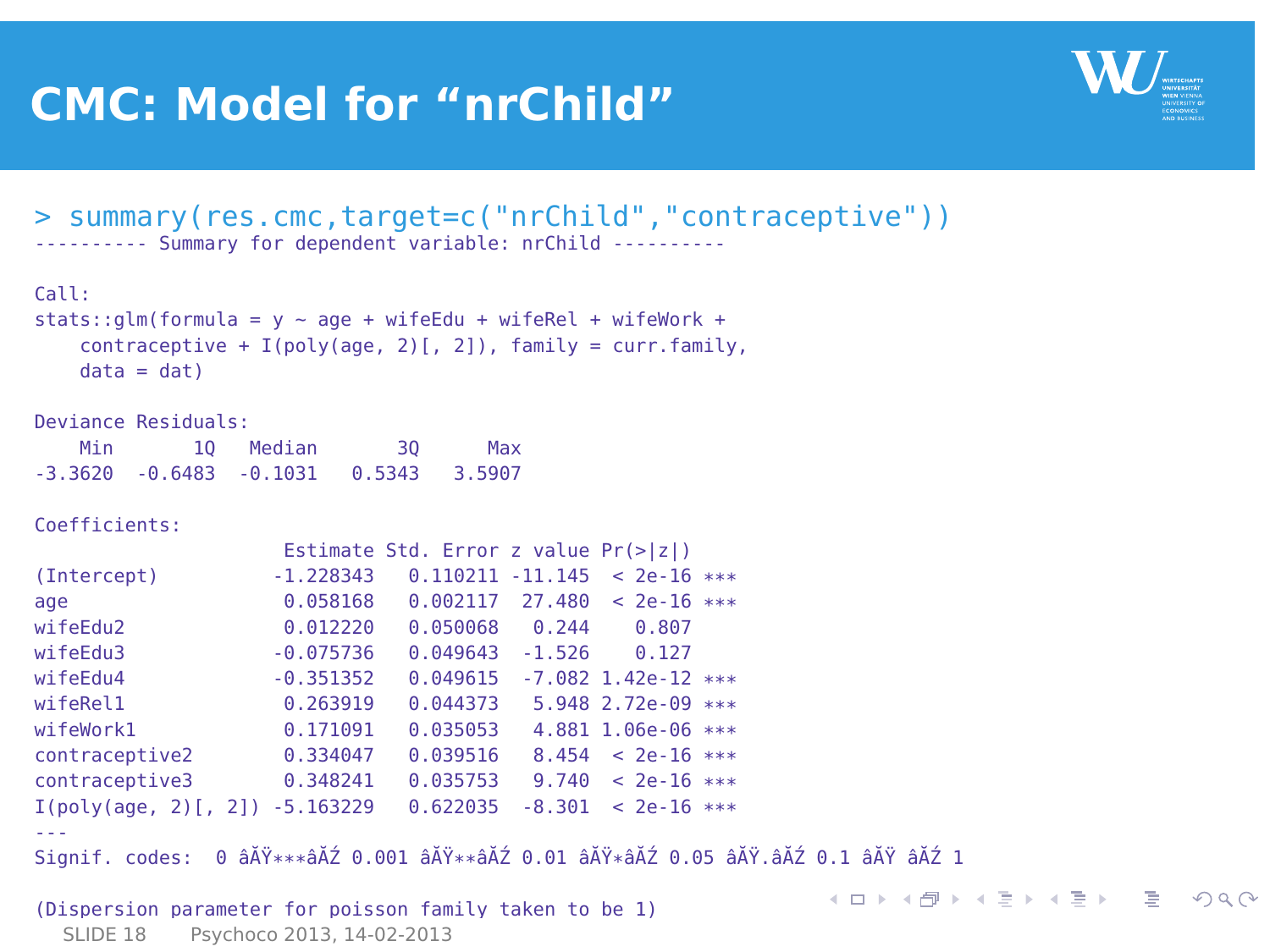### **CMC: Target "contraceptive"**



> plot(res.cmc)

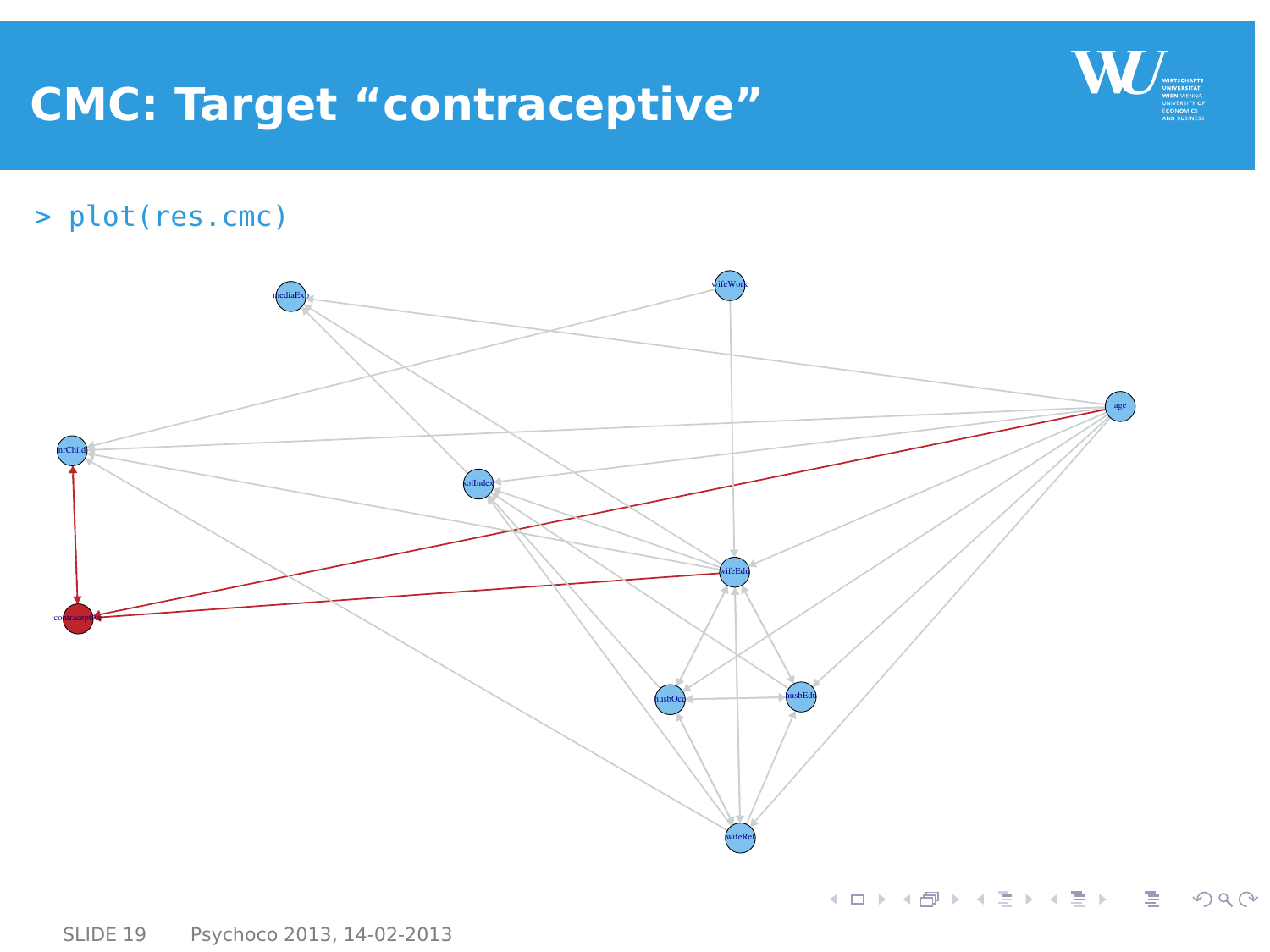### **CMC: Model for "contraceptive"**



キロメ イ何メ イヨメ イヨメーヨ

<span id="page-19-0"></span> $\Omega$ 

```
> summary(res.cmc,target=c("nrChild","contraceptive"))
---------- Summary for dependent variable: contraceptive ----------
Call:
nnet::multinom(formula = y \sim age + wifeEdu + nrChild + I(poly(nrChild,
   2)[, 2]), data = dat, Hess = TRUE, trace = FALSE, MaxNWts = 5000)
Coefficients:
 (Intercept) age wifeEdu2 wifeEdu3 wifeEdu4 nrChild
2 -2.292873 -0.04835992 0.8820847 1.8373202 3.096257 0.3578242
3 1.745353 -0.11908511 0.2365778 0.6442521 1.337352 0.3558117
 I(poly(nrChild, 2)[, 2])
2 -25.60374<br>3 -26.44224
              3 -26.44224
Std. Errors:
 (Intercept) age wifeEdu2 wifeEdu3 wifeEdu4 nrChild
2 0.5138863 0.01211590 0.4047368 0.3869659 0.3816910 0.04444398
3 0.3756312 0.01136707 0.2482052 0.2452609 0.2461524 0.04057962
 I(poly(nrChild, 2)[, 2])
2 3.570454
                3 3.223996
Residual Deviance: 2708.166
```
AIC: 2736.166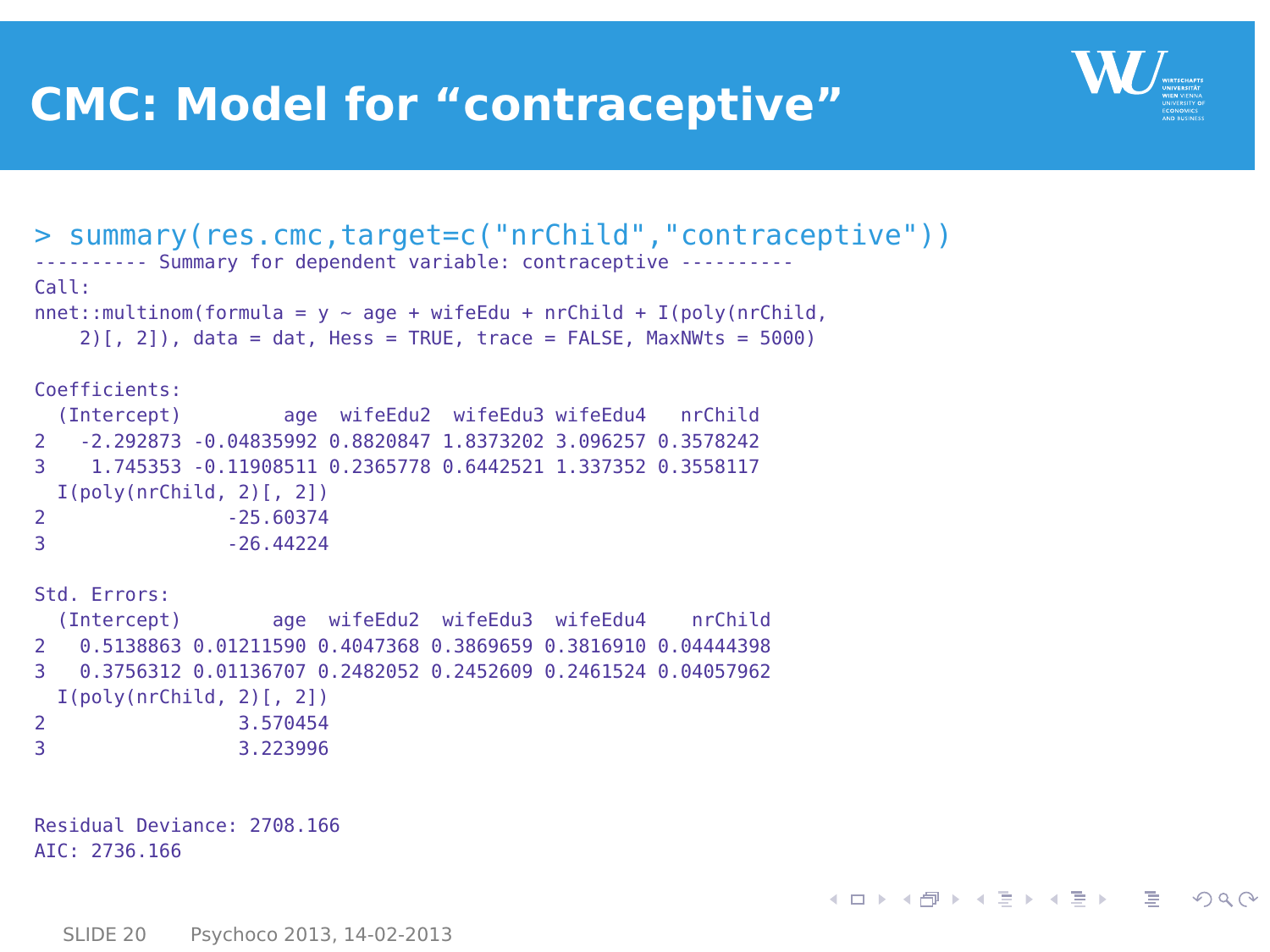### **Conclusion**

<span id="page-20-0"></span>

### **Applicability**

- $\blacksquare$  The procedure allows to explore multivariate dependencies and approximate the real CGM
- **Neglects some information in the multivariate structure (loss of** efficiency)
- Validity of equivalence of Markovian properties for the whole graph is not ensured
- **Program** 
	- Intended to further broaden the availability and applicability of algorithms for graphical models in R.
	- **Provides a unified, user-friendly way of approximately fitting CGM** with mixed variable types.
	- Implementation can be used as a building block in even more complicated computational tasks, e.g., Wurzer & Hatzinger (2013).
	- The coxwer procedure is not very fast and computing time  $\blacksquare$ increases massively for a large number [of](#page-19-0) [va](#page-21-0)[ri](#page-19-0)[ab](#page-20-0)[l](#page-21-0)[e](#page-19-0)[s.](#page-20-0)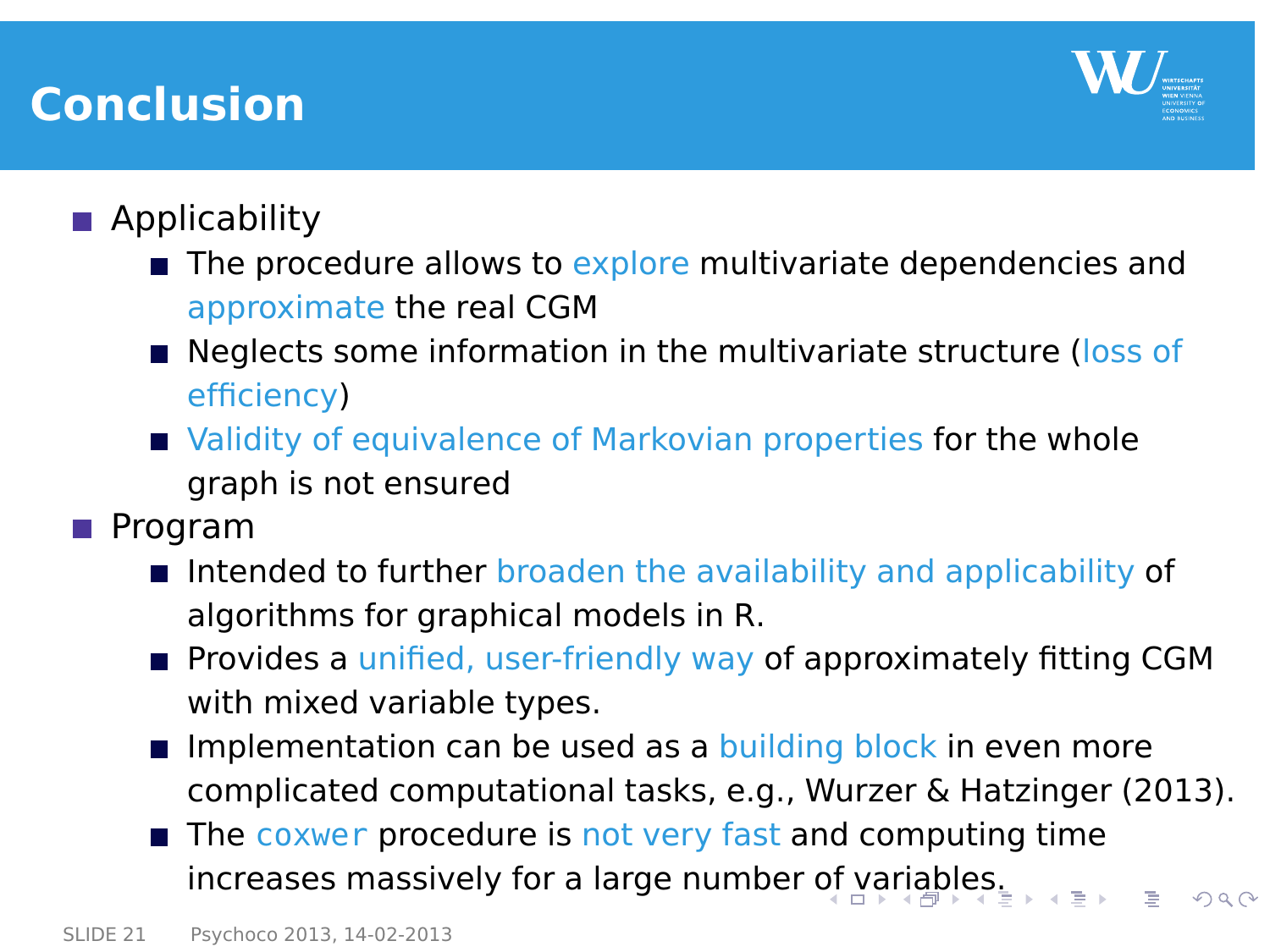### **Outlook**

<span id="page-21-0"></span>

Current future plans

- Release it (look for gRchain or chaingraphs on R-Forge)
- Extend support to other variable types
- **Formula interface, normalizing of inputs and standardized effects**
- New screening option that does not rely on  $p$  values
- New model selection option by L1-regularization
- New way of treating within-block association
- **Unified model summary**
- Add support for model diagnostics and interpretation
- Leverage/use/embed functionality offered in packages such as ggraph, gRBase, igraph,...
- Incorporate measurement models/latent [va](#page-20-0)[ria](#page-22-0)[ble](#page-21-0)[s](#page-22-0)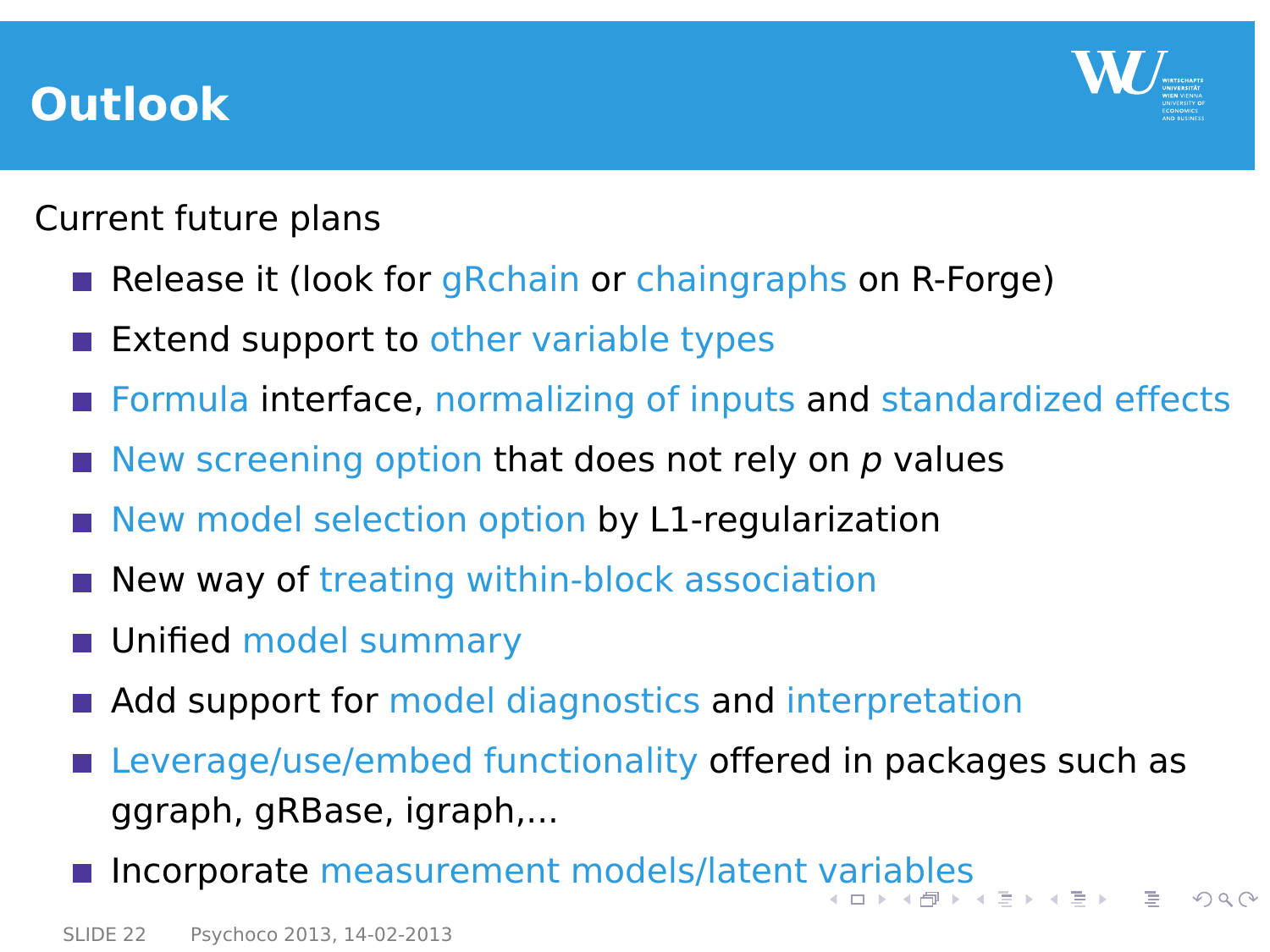### **References I**

<span id="page-22-0"></span>

- Caputo, A., Heinicke, A. & Pigeot, I. (1997). A graphical chain model derived from a model selection strategy for the sociologists graduates study. Collaborative Research Center 386, Discussion Paper 73.
- Cox, D. & Wermuth, N. (1996). Multivariate Dependencies: Models, Analysis, Interpretation. Florida:Chapman&Hall/CRC.
- Cox, D. & Wermuth, N. (2001). Joint response graphs and separation induced by triangular systems. Research Report, Australian National University.
- Lauritzen, S. & Wermuth, N. (1989). Graphical models for associations between variables, some of which are qualitative and some quantitative. The Annals of Statistics, 31–57.
- Lim, T.-S., Loh, W.-Y. & Shih, Y.-S. (1999). A Comparison of Prediction Accuracy, Complexity, and Training Time of Thirty-three Old and New Classification Algorithms.Machine Learning, 40, 203–238.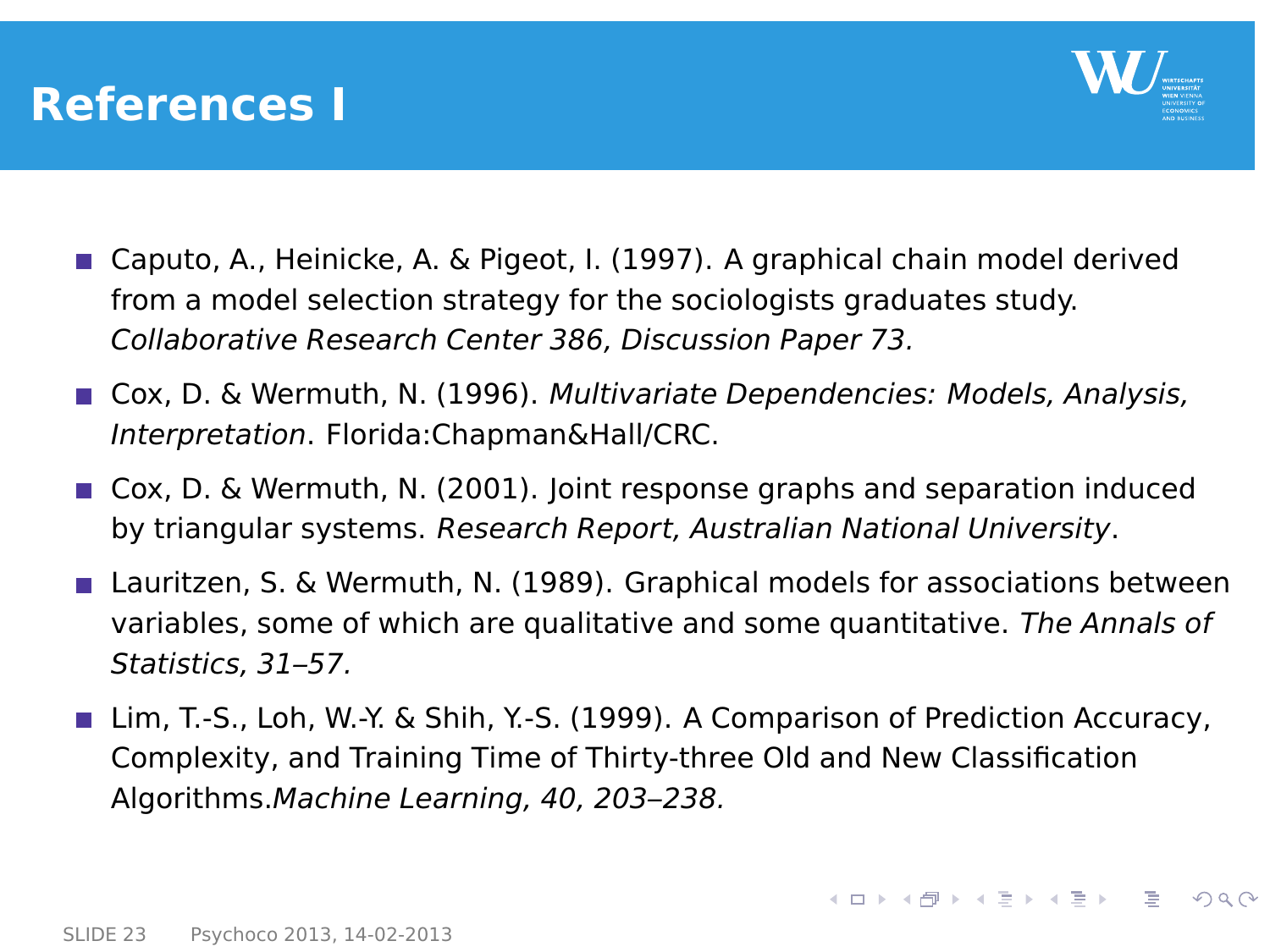### **References II**



イロト イ母 トイヨト イヨト ニヨ

 $\Omega$ 

- **Nermuth, N. (1998). Graphical Markov models. Encyclopedia of Statistical** Science. Update, 2.
- Wermuth, N. (2003). Analysing social science data with graphical Markov models. Oxford Statistical Science Series, 33–38.
- Wurzer, M. & Hatzinger, R. (2013). Using Graphical Models in Microsimulation. In C. O'Donoghue (ed.), New Pathways In Microsimulation. Ashgate Publishing, forthcoming.